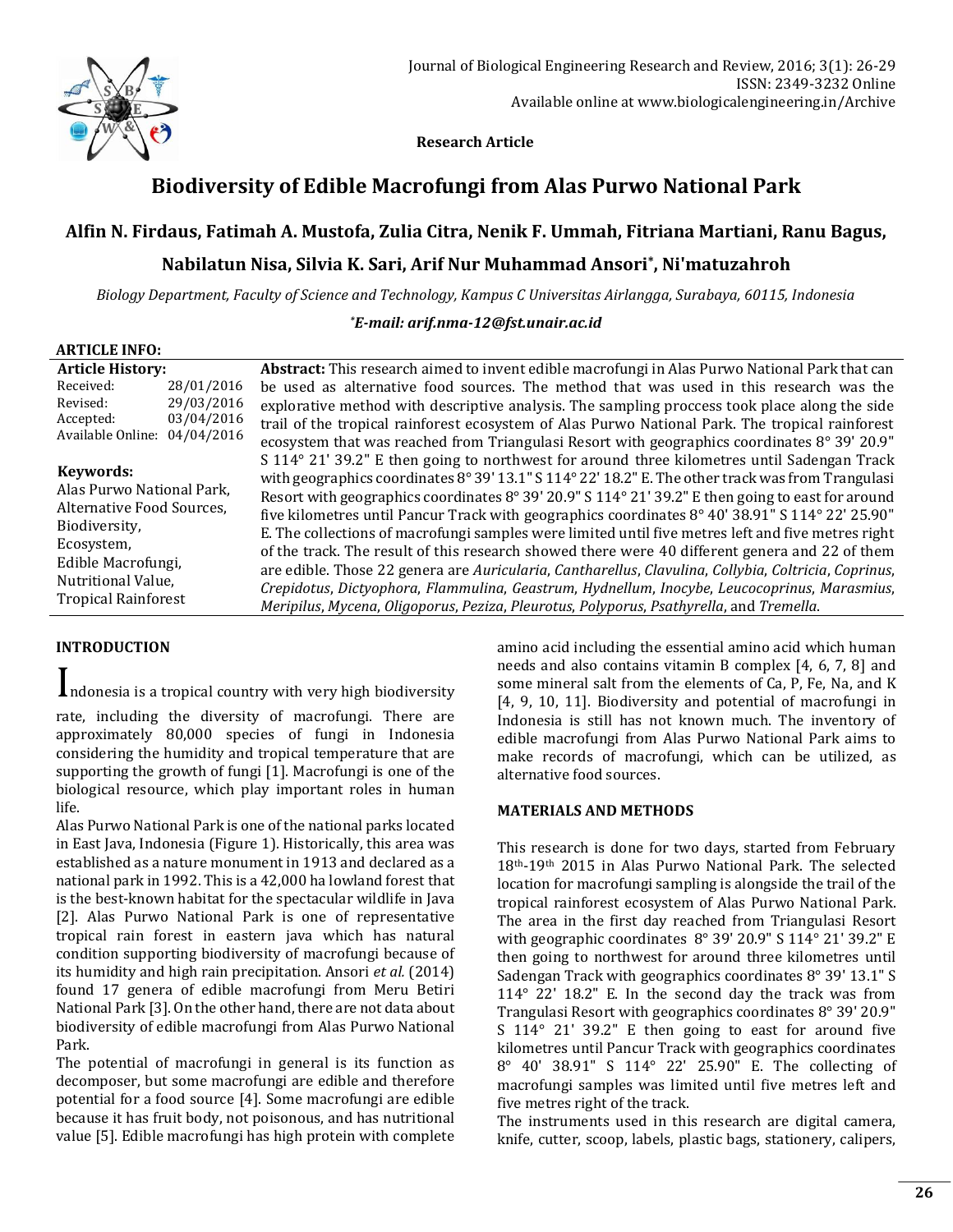determination and characteristic sheets, latex gloves, soil tester, magnifying glass, *The Complete Encyclopedia of Mushrooms* [5], and *The Great Encyclopedia of Mushrooms*  [12] to facilitate observation and identification. The materials used for identification is all the macrofungi that found in Alas Purwo National Park.



**Figure 1. Eastern Part of Java, APNP is Alas Purwo National Park [2]**

Samples were photographed with standard comparator such as ruler and calipers. The environmental parameters where the sample grows were also noted, for example substrates (trees, decomposed woods, and soil), soil pH, and substrate temperature. The samples were collected by knife or cutter for macrofungi living in a decomposed tree, whereas for macrofungi living on the decomposed remains above soil is collected using scoop. After the sample is collected, it is placed in a labeled plastic bag.

The collected macrofungi were classified by its fruit body such as cup fungi, puffball fungi, stick fungi, jelly fungi, bracket fungi, and coral fungi. Then, further identification with the character of each macrofungi and type of growth substrates was conducted to determine its genus. The macrofungi edibility potential is known by reffering to *The Complete Encyclopedia of Mushrooms* [5] and *The Great Encyclopedia of Mushrooms* [12].

#### **RESULTS AND DISCUSSION**

The inventory of edible macrofungi from the tropical rainforest ecosystem of Alas Purwo National Park found 40 genera and 16 unidentified isolates because of the characters were not matching to the references. From 40 genera, 22 genera were identified into edible macrofungi (Table 1). Edible macrofungi has fruit body, not poisonous, and has nutritional value [5]. From the tropical rainforest ecosystem of Alas Purwo National Park, the edible macrofungi were found are *Auricularia*, *Cantharellus*, *Clavulina*, *Collybia*, *Coltricia*, *Coprinus*, *Crepidotus*, *Dictyophora*, *Flammulina*, *Geastrum*, *Hydnellum*, *Inocybe*, *Leucocoprinus*, *Marasmius*, *Meripilus*, *Mycena*, *Oligoporus*, *Peziza*, *Pleurotus*, *Polyporus*, *Psathyrella*, and *Tremella*.

Generally, macrofungi contain 90% water and 10% dry matter. Protein content varies between 27% and 48%, carbohydrates are less than 60% [13], and low-fat [4, 8, 14] only consisting of 2-8% of the dry weight [4, 13]. High protein contents are ideal as a food source for it contains every essential amino acid the body needs [4]. Macrofungi contain all nine amino acids essential for human and they are especially rich in lysine and leucine, which are lacking in most staple cereal foods [15]. Furthermore, it is known that the protein content of macrofungi is about twice that of vegetables and four times that of oranges [16].

| Genera           | Edible                    | Genera              | Edible                    |
|------------------|---------------------------|---------------------|---------------------------|
|                  | Macrofungi                |                     | Macrofungi                |
| Xylaria          | $\boldsymbol{\mathsf{x}}$ | Coprinus            | $\checkmark$              |
| <b>Trametes</b>  | $\boldsymbol{\mathsf{x}}$ | Polyporus           | J                         |
| Thelephora       | $\boldsymbol{\mathsf{x}}$ | Lenzites            | ×                         |
| Peziza           | √                         | Mycena              | √                         |
| Coriolopsis      | $\boldsymbol{\mathsf{x}}$ | Phylloporus         | ×                         |
| Phaeolus         | $\boldsymbol{\mathsf{x}}$ | Collybia            | ✓                         |
| Ganoderma        | $\boldsymbol{\mathsf{x}}$ | Psathyrella         | ✓                         |
| Meripilus        | ✓                         | Dictyophora         | ✓                         |
| <b>Tremella</b>  | ✓                         | Clitocybe           | ×                         |
| Geastrum         | $\checkmark$              | Coltricia           | ✓                         |
| Leucocoprinus    | √                         | Pleurotus           | ✓                         |
| Hydnellum        | √                         | Xerula              | $\overline{\mathsf{x}}$   |
| Inocybe          | ✓                         | <b>Marasmius</b>    | ✓                         |
| Flammulina       | ✓                         | Clavulina           | ✓                         |
| <b>Omphalina</b> | $\boldsymbol{\mathsf{x}}$ | <b>Stereum</b>      | ×                         |
| Crepidotus       | ✓                         | <b>Cantharellus</b> | ✓                         |
| Calocybe         | ×                         | Lactarius           | ×                         |
| Cudoniella       | ×                         | Pycnoporus          | ×                         |
| Auricularia      | ✓                         | Hygrophorus         | $\boldsymbol{\mathsf{x}}$ |
| Oligoporus       | ℐ                         | Amanita             | ×                         |

**Table 1. List of macrofungi genera from the tropical rainforest ecosystem of Alas Purwo National Park**

The fruit body of edible macrofungi is a great source of vitamin B complex [4, 6, 7, 8]. Vitamin B complex consists of riboflavin (B2), niacin (B3), thiamine (B1), biotin, folic acid, and vitamin B12. One hundred grams of fresh macrofungi gives more than 25% vitamins needed by an adult per day. Macrofungi is unique because it contains vitamin B12 which not every vegetable has. In each gram of macrofungi contain 0.32 to 0.65 mg vitamin B12. Niacin is essential for forming enzymes needed to transform sugar into energy, also maintaining body tissues to keep healthy. Riboflavin is needed to process nutritions such as vitamin B6, niacin, and folic acid to a simpler form which can be utilized by the body [4]. The Figure 2 shows a kind of edible macrofungi from Alas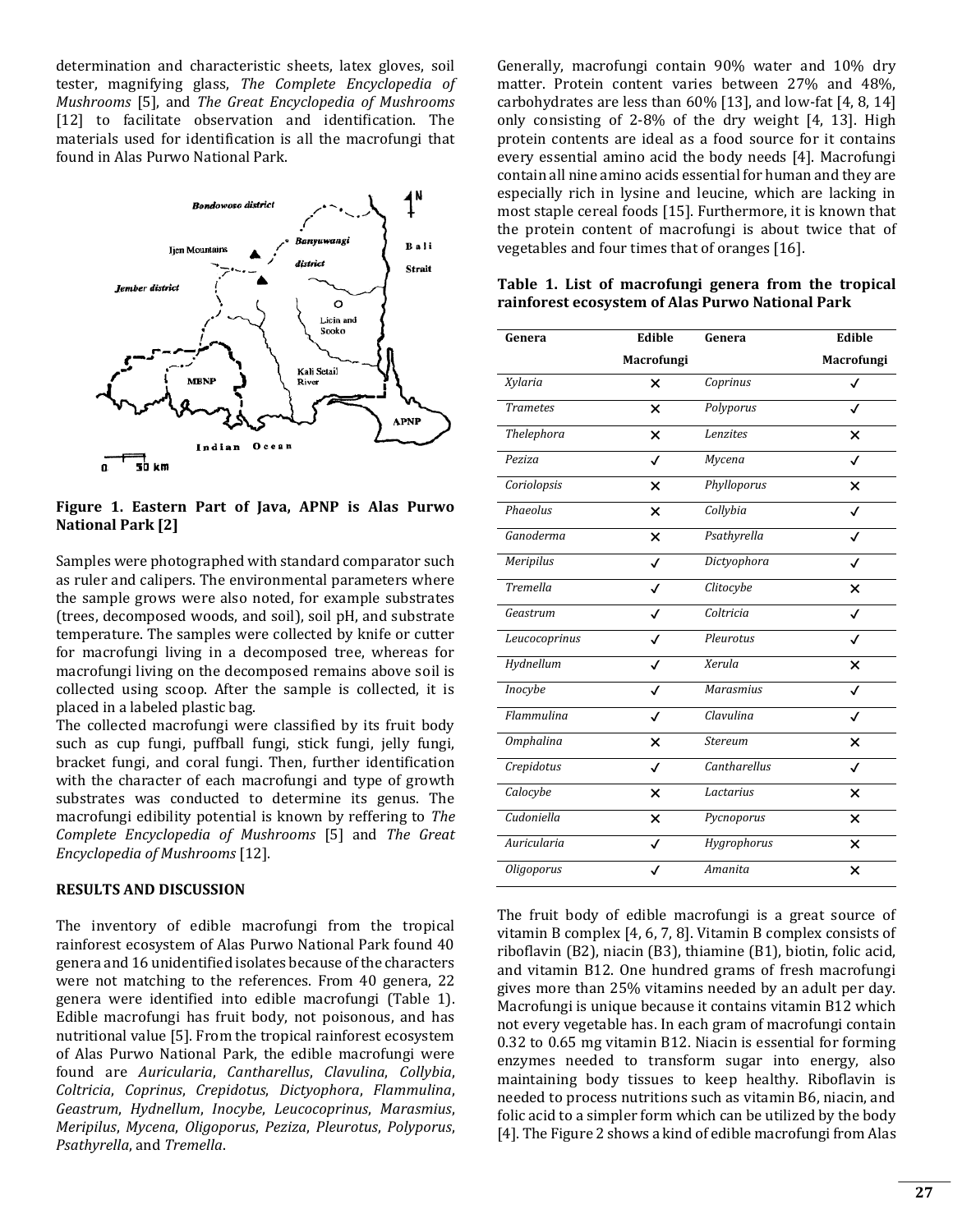Purwo National Park, *Dictyophora indusiata* or bamboo fungus.

Macrofungi cultivation in Indonesia is relatively advanced compared to other countries such as China, Japan, Taiwan, France, Italy, United States, and others [17]. Currently, around 30 species of edible macrofungi cultivated commercially and only 15 species are produced on an industrial scale [18]. In Indonesia, there are some species of macrofungi that have been known and cultivated, such as *Volvariella*, *Agaricus*, *Pleuarotus*, *Auricularia*, *Lentinus*, *Flammulina*, *Velutives*, and *Grifola* [17]. From the tropical rainforest ecosystem of Alas Purwo National Park, it is found that 22 genera have potential for a food source. This fact increased the information about diversity of edible macrofungi which can be cultivated as alternative food sources.



**Figure 2. An edible macrofungi from Alas Purwo National Park,** *Dictyophora indusiata* **or bamboo fungus**

#### **CONCLUSION**

Genera of edible macrofungi from the tropical rainforest ecosystem of Alas Purwo National Park are *Auricularia*, *Cantharellus*, *Clavulina*, *Collybia*, *Coltricia*, *Coprinus*, *Crepidotus*, *Dictyophora*, *Flammulina*, *Geastrum*, *Hydnellum*, *Inocybe*, *Leucocoprinus*, *Marasmius*, *Meripilus*, *Mycena*, *Oligoporus*, *Peziza*, *Pleurotus*, *Polyporus*, *Psathyrella*, and *Tremella*. Furthermore, this result should be a reference for further exploration and increased the information about diversity of edible macrofungi in Alas Purwo National Park as alternative food sources.

### **ACKNOWLEDGEMENTS**

Special thanks to Alas Purwo National Park for giving facilities and permission to do this research, Himpunan

Mahasiswa Biologi (HIMBIO) Universitas Airlangga which held P3L 2015 at Alas Purwo National Park, also Microbiology Study Club HIMBIO Universitas Airlangga which formed Mushroom Research Group for P3L 2015 at Alas Purwo National Park.

**COMPETING INTERESTS:** The author has declared that no competing interests exist.

#### **REFERENCES**

- 1. Lembaga Ilmu Pengetahuan Indonesia. Kekinian Keanekaragaman Hayati Indonesia. Jakarta: LIPI Press; 2014.
- 2. Whitten T, Soeriaatmadja RE, Affif SA. The Ecology of Indonesian Series Volume II: The Ecology of Java and Bali. Singapore: Periplus Editions (HK) Ltd; 1996.
- 3. Ansori ANM, Fusvita L, Trikurniadewi N, Rahmaniyah F, Arizal EH, Ni'matuzahroh. Inventorization of Edible Macrofungi from the Tropical Rainforest Ecosystem of Meru Betiri National Park East Java. Proceeding of The 5th International Conference on Global Resource Conservation; 2014.
- 4. Ingram S. The Real Nutritional Value of Fungi. United Kingdom: Cancer Research UK; 2002.
- 5. Keizer GJ. The Complete Encyclopedia of Mushrooms. The Netherland: Rebo International; 1998.
- 6. Chang ST, Buswell JA. Mushroom Nutriceuticals. World J Microbiol Biotechnol 1996; 12: 473-476.
- 7. Mattila PK, Konko M, Eurola J, Pihlava J, Astola L, Vahteristo V, et al. Contents of Vitamins, Mineral Elements and Some Phenolic Compounds in the Cultivated Mushrooms. J Agric Food Chem 2000; 49: 2343-2348.
- 8. Heleno SA, Barros L, Sousa MJ, Martins A, Ferreira ICFR. Tocopherols composition of Portuguese wild mushrooms with antioxidant capacity. Food Chem 2010; 119: 1443-1450.
- 9. Fasidi IO. Studies on *Volvariella esculenta* (Mass) Singer: Cultivation on Agricultural Wastes and Proximate Composition of Stored Mushrooms. Food Chem 1996; 55: 161-163.
- 10. Kuforiji OO, Fasidi IO, Odunfa SA. Nutritive Value of Pleurotus tuber-regium Cultivated on Different Agroindustrial Wastes. Nig J Microbiol 2003; 17: 63-67.
- 11. Ogundana SK, Fagade OE. Nutritive Value of Some Nigerian Edible Mushrooms. Food Chem 1982; 8: 263- 268.
- 12. Lamaison JL, Polese JM. The Great Encyclopedia of Mushrooms. Germany: Konemann; 2005.
- 13. Crisan EV, Sands A. 1978. Nutritional Value. In: S. T., Chang and W. A., Hayes (Eds). The Biology and Cultivation of Edible Mushrooms. London: Academic Press Inc; 1978. p. 137-165.
- 14. Buswell JA, Cai YJ, Chang ST, Peberdy JF, Fu SY, Yu HS. Lignocellulolytic Enzyme Profiles of Edible Mushroom Fungi. World J Microbiol Biotechnol 1996; 12: 537–542.